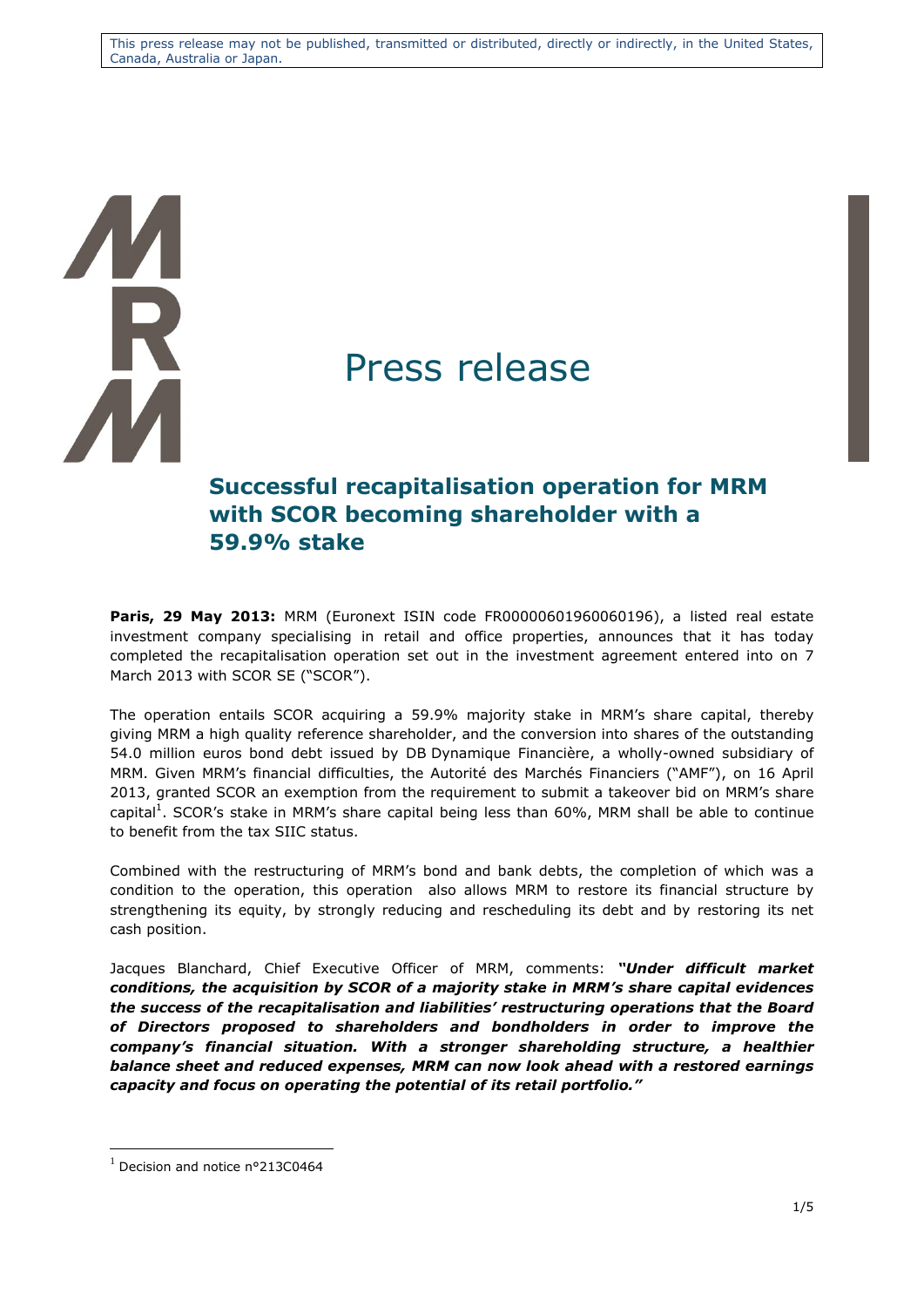### **MRM's recapitalisation**

Transactions affecting MRM's share capital

MRM's recapitalisation operation by way of a capital increase reserved for SCOR, the conversion into MRM shares of the bonds issued by DB Dynamique Financière and the gratuitous allocation of stock warrants to existing MRM shareholders on 28 May 2013 were approved by the general meeting of the shareholders dated 13 May 2013. Full information regarding this operation has been set out in a prospectus, which received the AMF visa No.13-199 on 3 May 2013.

Today, SCOR subscribed in full in cash to the share capital increase reserved for it. SCOR has thus acquired a 59.9% stake in MRM's share capital by subscribing to the issuance of 26,155,664 new MRM shares at a price of  $\epsilon$ 2.037477<sup>2</sup> per share, representing a gross subscription of Euro 53,291,581.05. These new shares are due to be listed on 5 June 2013.

In parallel, upon expiry on 28 May 2013 of the subscription period for conversion of the DB Dynamique Financière bonds into MRM shares, 100% of the bonds have been converted while the minimum conversion threshold set out in the investment agreement between MRM and SCOR was 85%. Consequently, the holders of such bonds, with a nominal value of Euros 54.0 million, have subscribed, today, taking into account fractional shares resulting from the exercise of the conversion option, to 14,007,888 new MRM shares on the basis of a conversion rate equal to 0.259406<sup>3</sup> new MRM share per converted bond, representing an increase in the share capital of a nominal amount of €14,007,888. Further to this subscription, bondholders hold a 32.1% stake in MRM's share capital. These new shares are due to be listed on 5 June 2013.

Within the framework of the operation, 3,501,977 stock warrants have also been issued by MRM and were gratuitously allocated to MRM shareholders having their securities duly registered in their accounts on 28 May 2013, at a rate of one warrant per share held. Since two warrants allow their holders to subscribe to one new MRM share at a price of  $\epsilon$ 2.037477<sup>2</sup> per share until expiry of the exercise period ending on 31 December 2013, a total of 1,750,988 additional MRM shares could therefore be created and subscribed to for a maximum gross amount of  $\epsilon$ 3,567,599. This confers on MRM shareholders as at 28 May 2013 the right to increase their stake in MRM's share capital from 8.0% to 11.6% should all stock warrants be exercised. These warrants will be listed on Euronext Paris as of 5 June 2013 until 31 December 2013, and will be freely negotiable until this date.

### Strengthening of equity

Overall, the capital increase reserved for SCOR and the conversion of DB Dynamique Financière bonds into MRM shares has strengthened MRM's equity by €108.1 million.

### **Restructuring of liabilities**

Bond issue

As a result of the conversion of 100% of the bonds and the payment of capitalised interest up to Euros 8.1 million, the bond debt included in MRM's liabilities as at 31 December 2012, i.e. Euros 62.1 million payable in December 2013 (including capitalised interest) shall be completely wiped out once capitalised interest is paid at the latest on 12 June 2013.

 $\overline{a}$ <sup>2</sup> More precisely, a price of €2.0374776

<sup>&</sup>lt;sup>3</sup> More precisely, an exchange ratio of 0.259405703703704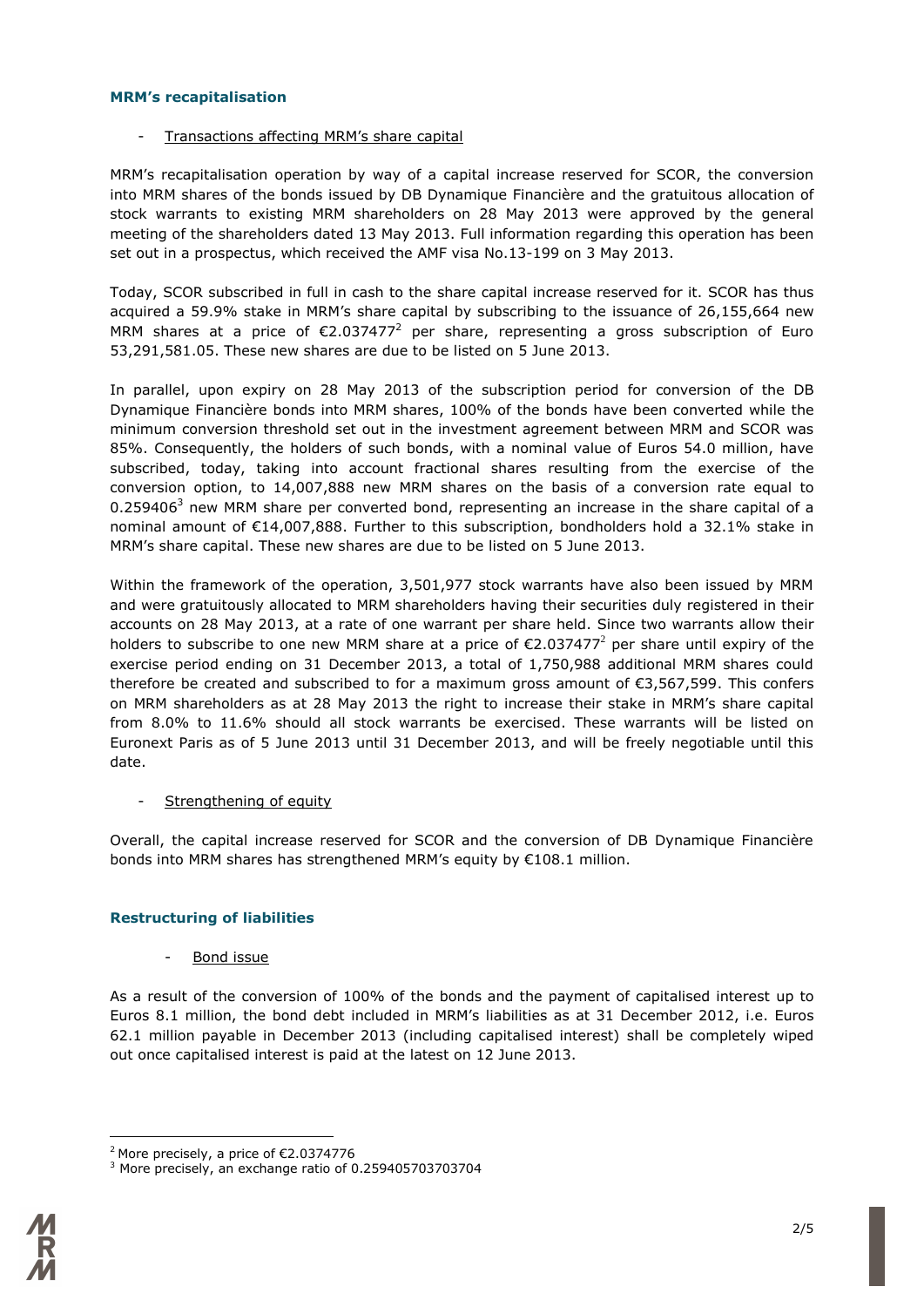### Bank debt

Regarding the restructuring of the bank debt of MRM and its subsidiaries, which was a condition precedent to the completion of the operation, the banking documentation reflecting the term sheets that were pre-negotiated between MRM and its three banking partners has been signed.

The maturity date of the loans granted by SaarLB and ING Bank N.V. has thereby been extended until December 2017. Furthermore, subject to the anticipated reimbursement of Euros 21.3 million before 30 June 2013, the bank HSH Nordbank will grant a reduction in the company's debt amounting to Euros 10 million, while the maturity date of the remaining debt will be extended until December 2015.

In total and given the above, this restructuring will allow for a reduction in the bank debt of MRM and its subsidiaries of €35.9 million prior to 31 December 2013. The maturity date of the main part of the group's bank debt has been postponed to 2017.

Debt ratios

The reduction in the bank debt will allow for a reduction in the company's consolidated bank LTV ratio - the ratio of bank debt to value excluding portfolio rights as valued at 31 December 2012 from 71.2% as at 31 December 2012 to 58.9% as at 30 June 2013.

Taking into account the improved net cash position and the conversion of the bond debt, the total net debt ratio - the ratio of net bond and bank debt to value excluding portfolio rights as valued at 31 December 2012 – shall decrease from 92.4% as at 31 December 2012 to 50.4% as at 30 June 2013, reflecting the change in MRM's balance sheet profile.

### **Governance**

In accordance with the terms of the investment agreement entered into between MRM and SCOR and the vote by the general meeting of shareholders dated 13 May 2013, MRM's Board of Directors now comprises the following members:

- . Gérard Aubert, independent Board member
- . Jacques Blanchard, Board member and Chief Executive Officer of MRM
- . Brigitte Gauthier-Darcet, independent Board member
- . Jean Guitton, Head of Real Estate at SCOR, Board member

. François de Varenne, Chief Executive Officer of SCOR Global Investments, Board member and Chairman of the Board of Directors of MRM

. SCOR SE, Board member, represented by Karina Lelièvre, Deputy General Secretary of SCOR.

The new Board of Directors that met today decided to separate the functions of Chairman of the Board and Chief Executive Officer of MRM, in order to allow a Board member related to the new majority shareholder SCOR, to become Chairman of the Board. After acknowledging Jacques Blanchard's resignation as Chairman of the Board of Directors of MRM, the Board decided to appoint François de Varenne as the new Chairman of the Board and to maintain Jacques Blanchard as Chief Executive Officer, both appointed for a term lasting until the end of the ordinary general meeting of MRM which shall be held in 2017 so as to approve the financial statements for the year ending on 31 December 2016.

The Board has also decided to appoint Jean Guitton as member of the Audit Committee. The Audit Committee now comprises the following members:

. Brigitte Gauthier-Darcet, Chairman of the Audit Committee

. Gérard Aubert

. Jean Guitton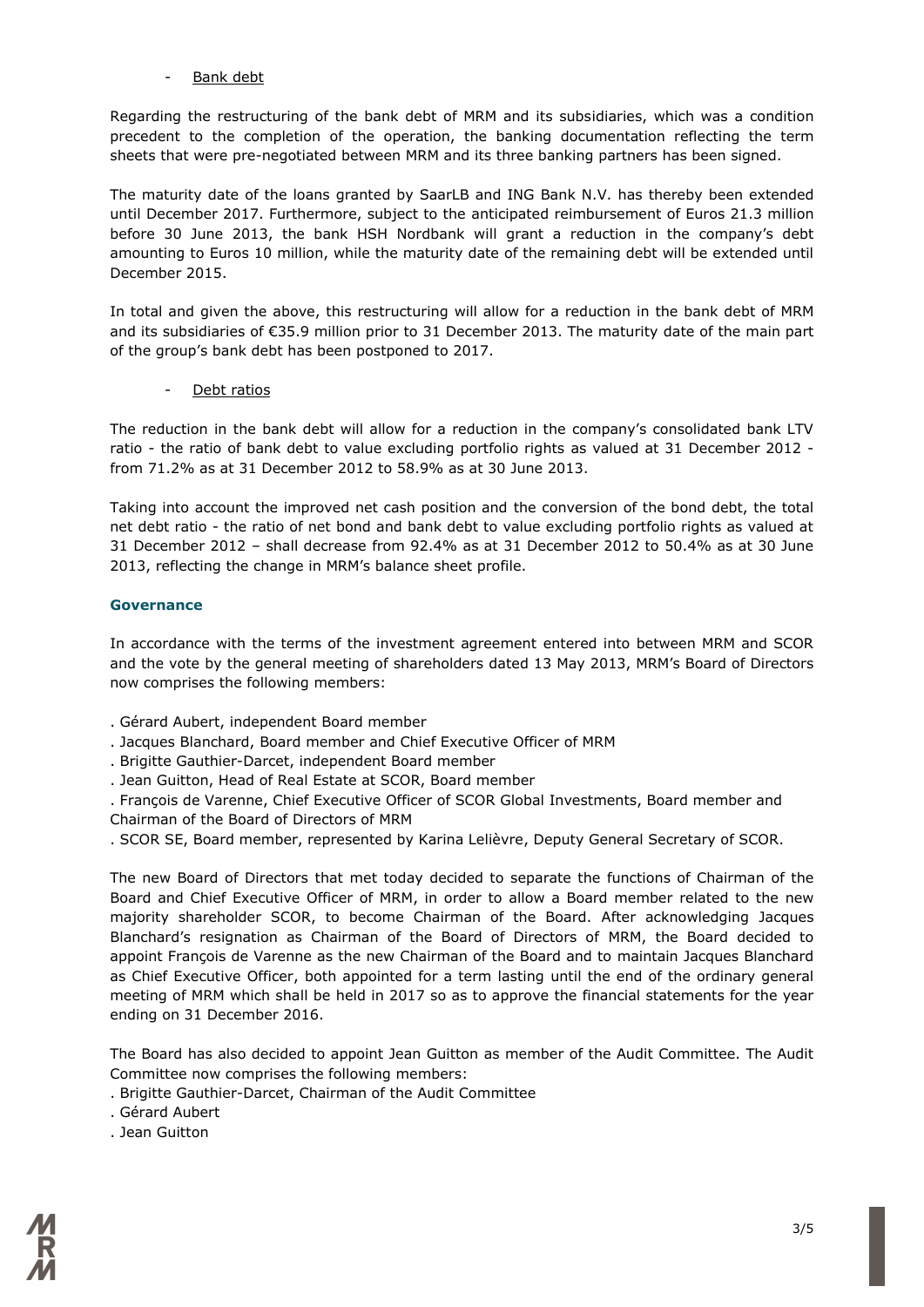The Board has also decided to implement a Strategy Committee, the role of which shall be to (i) review strategic matters of interest to MRM and its subsidiaries, (ii) oversee the execution of the group's strategy by the executive management, (iii) review any significant project related to investment, acquisition or asset sales, (iv) oversee the preparation of the business plan and monitor its implementation, and (v) review the financing policy of MRM and its subsidiaries. This Committee comprises the following members:

. François de Varenne, Chairman of the Strategy Committee

. Jacques Blanchard

. Jean Guitton

Last, the Board has approved the transfer of MRM's registered office to SCOR's premises. As of today, MRM's registered office is located at 5 avenue Kléber, 75016 Paris.

### **Outlook**

The intention of SCOR - MRM's new majority shareholder - is to refocus MRM's activities on the ownership and management of retail properties, with a view to the gradual sale of the office properties owned by MRM, some of which currently contain vacant spaces.

A new management agreement with a three-year term was entered into on 23 May 2013 between MRM and its subsidiaries, on the first part, and CBRE Global Investors France, on the second part, in order to ensure that CBRE Global Investors' skilled teams remain in charge of the asset management, while revising CBRE Global Investors' scope and remuneration in line with MRM's new strategy. A new fee structure concerning both the management and sale of properties has therefore been implemented.

As an indication, the cumulative effect of reduced asset management fees and reduced interest expenses automatically resulting from the reduction in MRM's debt would represent, for a full year, savings of approximately 40%, i.e. amounting approximately to Euros 3.8 million, as opposed to the costs that MRM would have had to pay on the basis of the situation of its portfolio, its rental status and its debt as at 1 January 2013.

The refocusing of MRM's activities on retail properties, as well as the reduction in asset management fees and interest combined with continuing rigorous asset management allow the company to envisage the distribution of dividends as of 2014.

\* \* \* \* \*